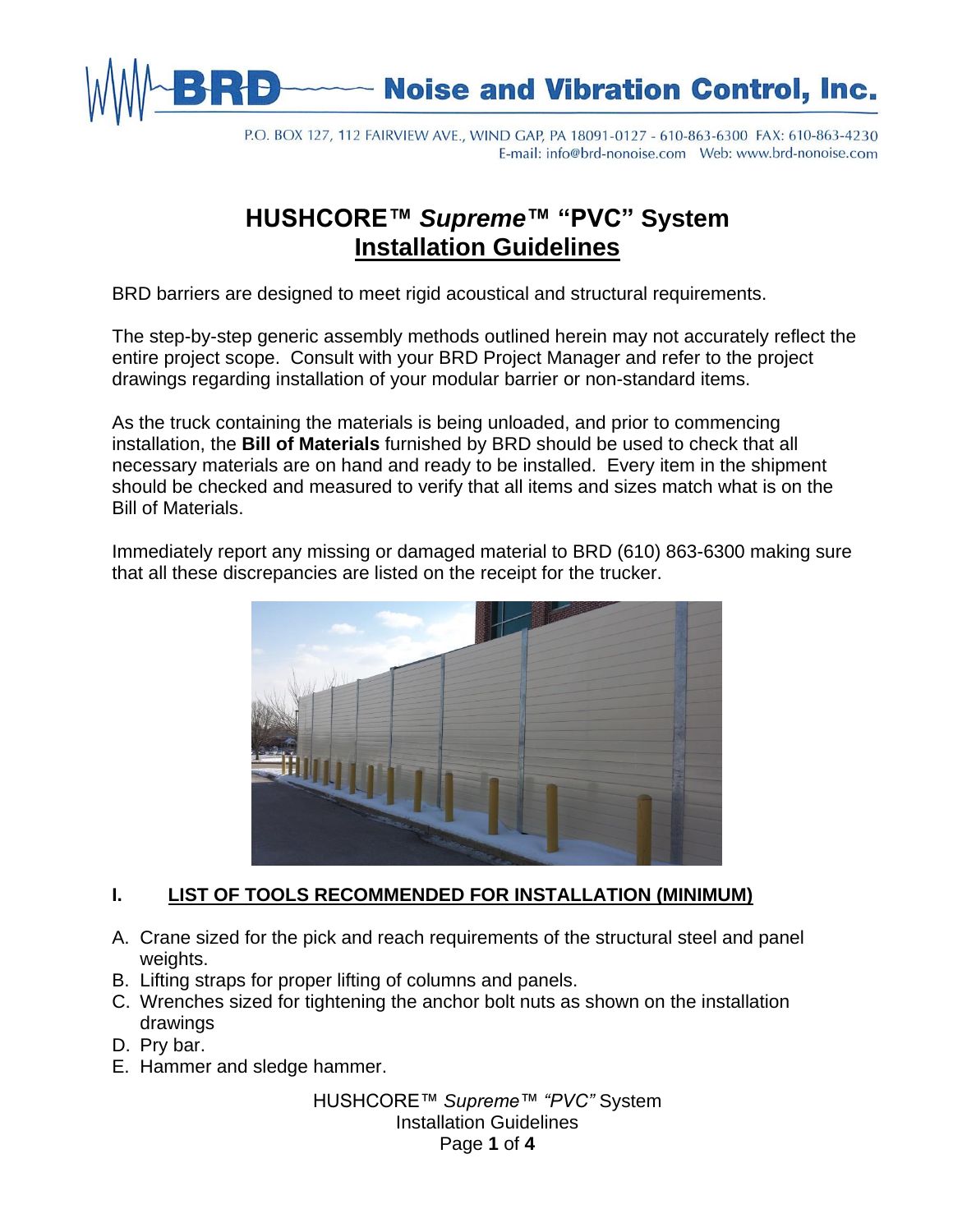- F. 4' Level or laser level system.
- G. Paint brush (approx. 1/2" wide) for any touch up needed (for painted systems only)
- H. 2" x 4" x 6" wood blocks. (minimum 4)
- I. Jig saw, hack saw, and electric hack saw. These tools are required for field modifications and to allow clearance around pipes, equipment, or other obstructions/penetrations.

#### II. **PLANNING**

Prior to beginning installation of your barrier system review the drawings which may include some or all of the below:

**Plan View -** showing the general foundation and column layout

**Elevations –** showing all walls viewed from the outside of the barrier and in some instances Internal Elevations.

**Panel Layout Plan –** showing the proper layout for the panels by mark-#.

**Detail Sheet –** showing all necessary details keyed to their appropriate location on either the Plan Views or Elevations.

Panels and connector components are keyed to the drawings and Bill of Materials as follows:

- 1. Panels are marked on the drawings by Panel Mark Number. NOTE: All 6" panel planks share lengths that will measure slightly less than the column centerlines to allow for web thicknesses and tolerances.
- 2. Connector and Joiner components are indicated on the Drawings by type and length .
- 3. Please review drawings and details to determine **corner configurations** and **door and frame assembly method** used on your barrier.

### **III. SET STRUCTURAL COLUMNS**

Survey all the foundations and anchor bolts. Check each set of anchor bolts for proper layout and center-to-center dimensions. Call BRD immediately if there are any variations from the installation drawings. If dimensions are OK, set all the leveling nuts accordingly such that the bottoms of all base plates are at the same elevation.

Using the crane (or hoist system) set each column using anchor type called out on the drawings. Ensure that the column configuration and mark # match the location on the installation drawings. Plum and square each column then tighten anchor bolt nuts.

> HUSHCORE™ *Supreme™ "PVC"* System Installation Guidelines Page **2** of **4**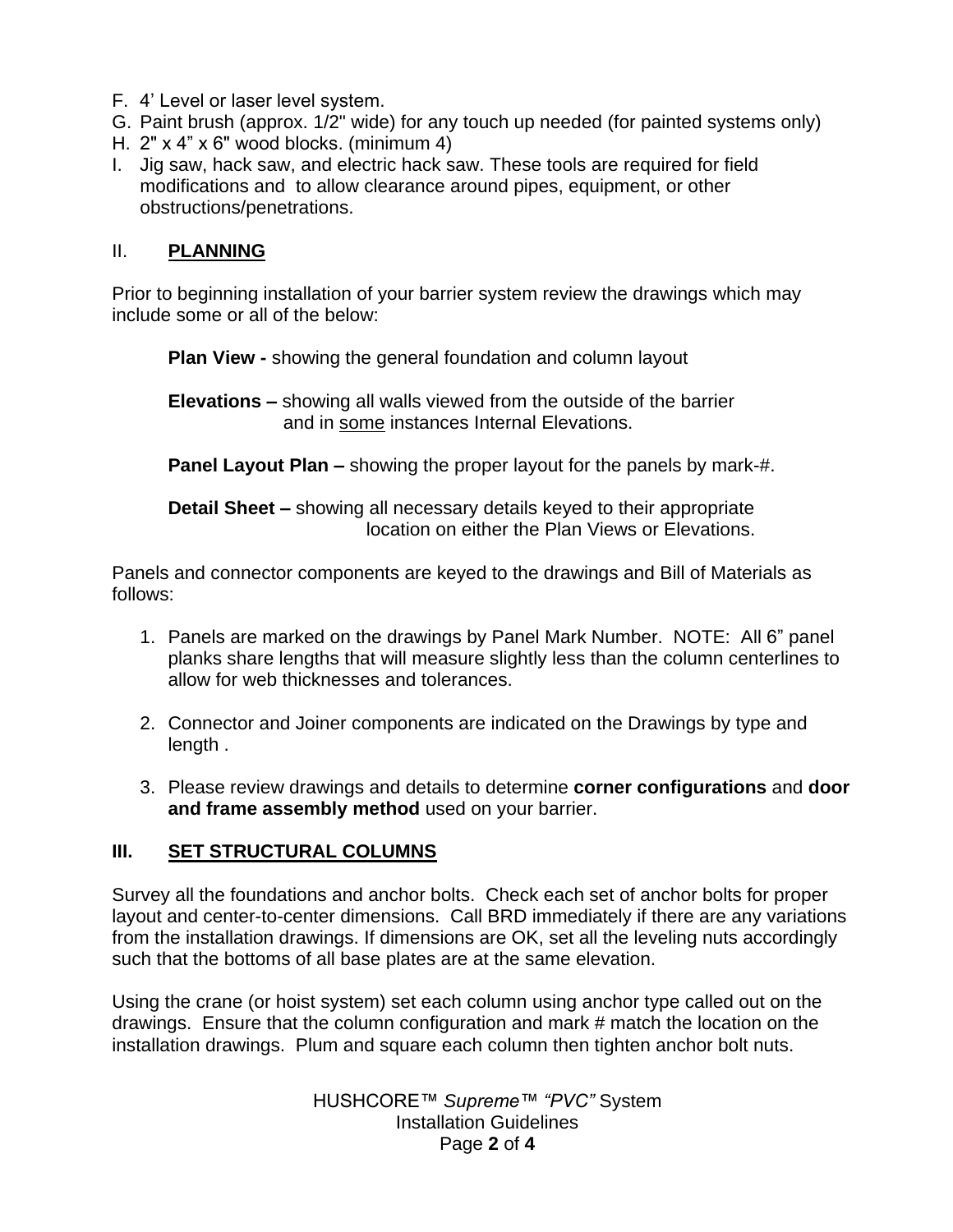Set all columns and anchor to foundations. Recheck spacing and center-to-center dimensions before starting panel installation.

Refer to the project drawings for rooftop installations which may require project specific anchorage and attachment methodologies.

## **IV. PANEL INSTALLATION**

Once all columns are set you can begin the panel installation phase. The crating system is designed as the "staging" container as well so be careful when starting to remove panels from the crate. DO NOT LIFT PANELS STRAIGHT OUT of the packing crates. This will be difficult to do and has the potential to scratch the panels.

Remove the side wall (long side) of the crate and place some type of clamp at the top of the end wall to hold the panels in the vertical position. Once you are ready to start lifting panels move the clamp back to support the rest of the panels in the crate by freeing the first panel so it can be removed. Set the panel at the edge, or near the edge, of the crate on some wood blocking to allow you to secure your padded lifting strap around the center of the panel. Please note that the bottom and top panels are different than the others. Refer to panel tags and call outs on the drawings for proper sequencing.

Properly secure the strap system to the center of the panel. Lift the panel slightly to ensure the panel is centered on the strap and will not lift out of level. Make sure that panels and steel are safely secured for each lift and are not carried overhead above people below. Depending on the height of the barrier, panels are light enough to "man" in place without a crane when working from properly secured scaffolding or ladders and with workers safely harnessed and tied off.

The internal mounted panel planks are designed as post and beam construction so the panels will be lifted to the top of the columns and lowered down between each column. The panels are self-sealing with the female groove at the bottom of each panel nesting onto the top tab.



HUSHCORE™ *Supreme™ "PVC"* System Installation Guidelines Page **3** of **4**